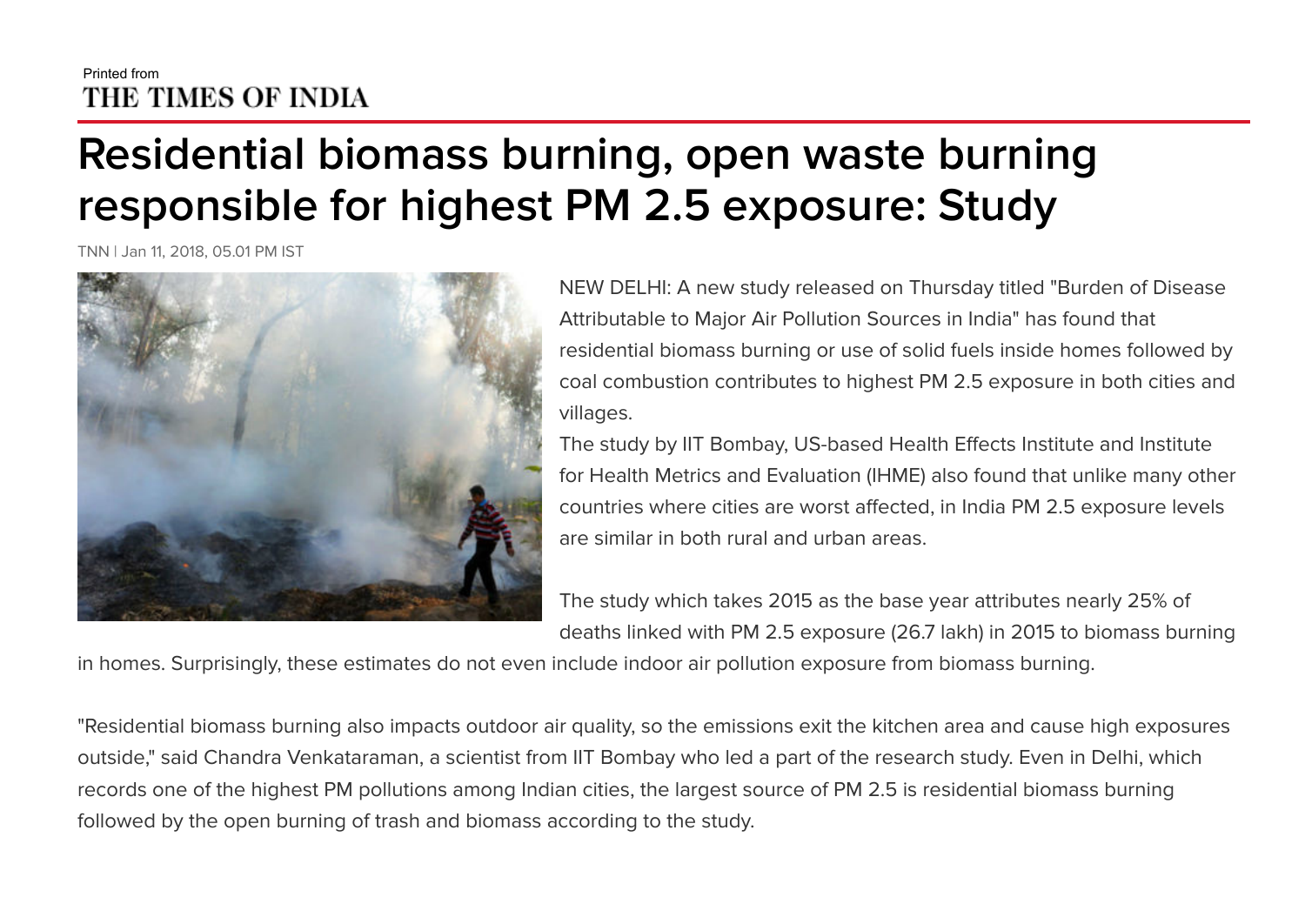Coal combustion emissions from both industries and thermal power plants were responsible for 15.5% deaths attributable to PM 2.5 pollution nationally, about 6.1% were from agricultural burning even though the practice is limited to some northern and central Indian states. Venkataraman added that the deaths linked to PM 2.5 are going increase substantially if aggressive action is not taken to control emissions.

According to the study's analysis of a 2050 scenario with no further air pollution control actions, the health burden would increase to over 73 million healthy years of life lost and over 3.6 million deaths in 2050. However, under an aggressive control scenario which includes a variety of action like complete LPG cover, shift from kerosene lighting to solar, 70% to 80% non-coal generation, field mulching to replace crop burning, private vehicle share drops to 40% and many others could avoid over 1.2 million annual deaths in 2050 if implemented.

A recent Global Burden of Disease (GBD) report had found that PM 2.5 exposure is a risk factor for various diseases highest among which is ischemic heart disease (IHD) followed by chronic obstructive pulmonary disease (COPD) and stroke. It also estimated that exposure to outdoor air pollution is the third leading risk factor contributing to premature deaths among 79 behavioural, environmental and metabolic causes of mortality that were analysed. This study further builds on the GBD report to estimate source wise contribution to health impacts and PM 2.5 exposure.

The inventories developed by the IIT Bombay team include emissions of sulphur dioxide (SO2), nitrogen oxides (NOx), PM 2.5, black carbon and others from a multipollutant database for India between 1996-2015. IIT Bombay estimated emissions from each sector including industry, power, transport etc at the district level using government statistics and records like national sample survey (NSSO) and national family health survey (NFHS). The emissions were then projected to 2030 and 2050 under different energy and air pollution control scenarios. Further, PM 2.5 estimates from satellite data and ground monitoring data were used to estimate approximate population exposure by scientists from IHME.